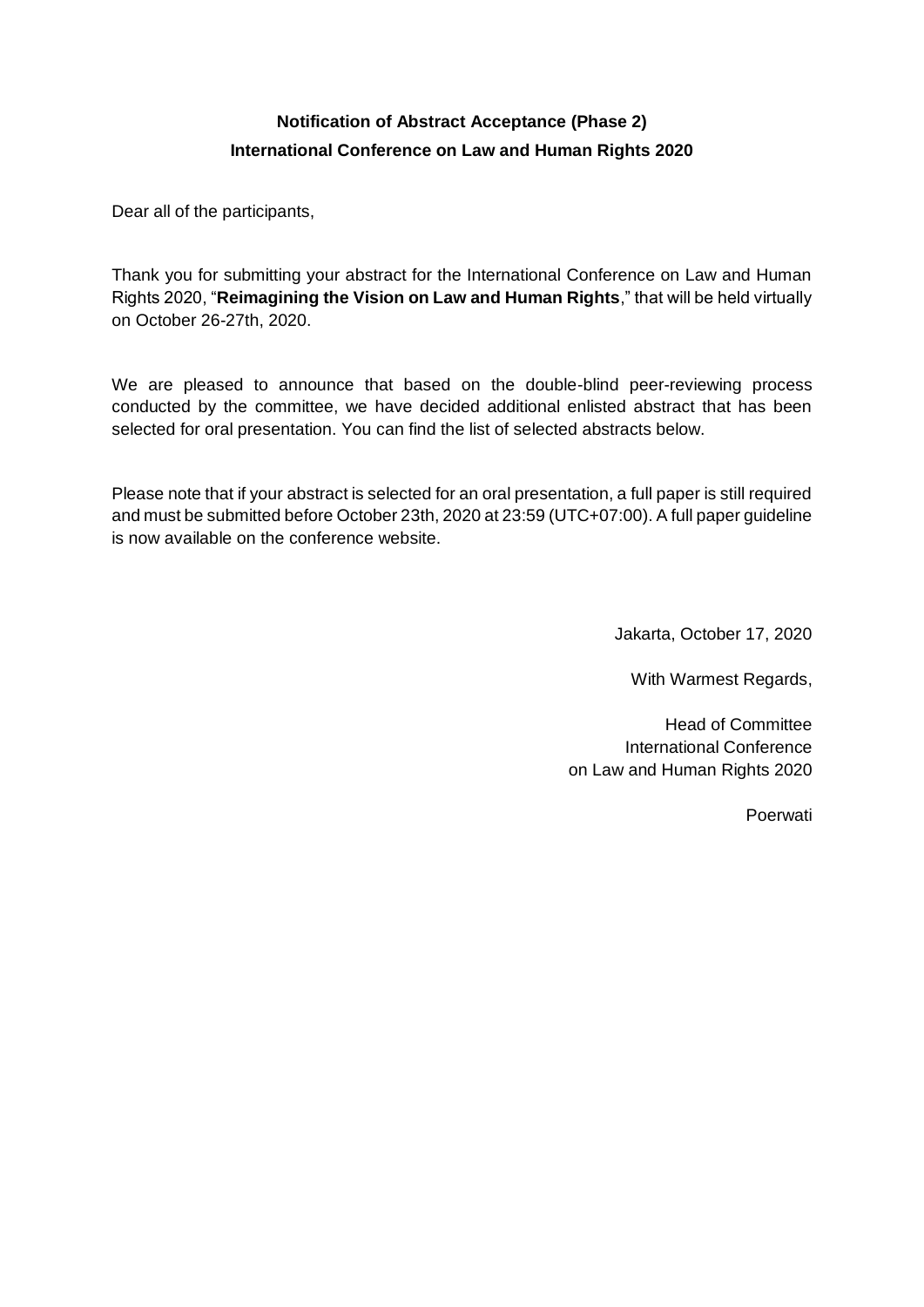## **Attachment to Announcement of Abstract Acceptance (Phase 2) International Conference on Law and Human Rights 2020**

| No. | <b>Title</b>                                                                                                                                                                    | <b>Principal Author</b>    |
|-----|---------------------------------------------------------------------------------------------------------------------------------------------------------------------------------|----------------------------|
| 1.  | Capital Market Dispute Resolution Through the<br>Indonesian Capital Market Arbitration Board (BAPMI)                                                                            | Ayup Suran Ningsih         |
| 2.  | Urgency for The Utilization of Open Data Platform by<br>The Foreign Supervision Team in Order to Exogigate<br>Good Governance in The Pandemic Time Of Covid-19                  | Rita Kusuma Astuti         |
| 3.  | A Plot Twist: Dating Sexual Behavior Becomes Child<br>Sexual Abuse (A Case Study of The Juvenile<br>Offenders in East Java, Indonesia)                                          | Mirna F.N.C Dewi           |
| 4.  | The Right to Obtain Covid-19 Information for Those<br>with Disabilities (Study Of Government<br>Communication On The Instagram Account Of The<br>Indonesian Ministry Of Health) | Amri Dunan                 |
| 5.  | The Challenges of Global Migration in Perspective of<br>International Humanitarian Law: Reframing the<br>Refugees in Kepulauan Riau, Indonesia                                  | Dhani Akbar                |
| 6.  | Psychological Review ff Social-Cultural Rights in The<br>Covid-19 Pandemic (Study Of Mangan Ora Mangan<br>Kumpul Culture)                                                       | Boniy Taufiqurrahman       |
| 7.  | Challenge and Opportunity to Implement the Right To<br><b>Education For Child Refugees In Indonesia</b>                                                                         | Nugroho Adhi P             |
| 8.  | Legal Aspects of The Implementation of Criminal<br>Sanctions in Regional Regulations In The Era Of The<br>Pandemic Covid-19 And Its Problems                                    | Yuliyanto                  |
| 9.  | The Challenges on The Implementation of Good<br>Governance Principle During Covid-19 Pandemic in<br>Indonesia                                                                   | Ampuan Situmeang           |
| 10. | Legal Protection of E-Commerce Consumers through<br><b>Privacy Data Security</b>                                                                                                | Sugeng                     |
| 11. | Implementation of Technology Acceptance Model In<br>The Usage Of Regulation Publication Media Services<br>Of The Ministry Of Law And Human Rights                               | <b>Edward James Sinaga</b> |
| 12. | Administrative Measures Problems in Medan Mayor<br>Regulation Number 11 Of 2020 Concerning Health<br>Quarantine In Accelerated Handling Of Covid 19                             | Eka NAM Sihombing          |